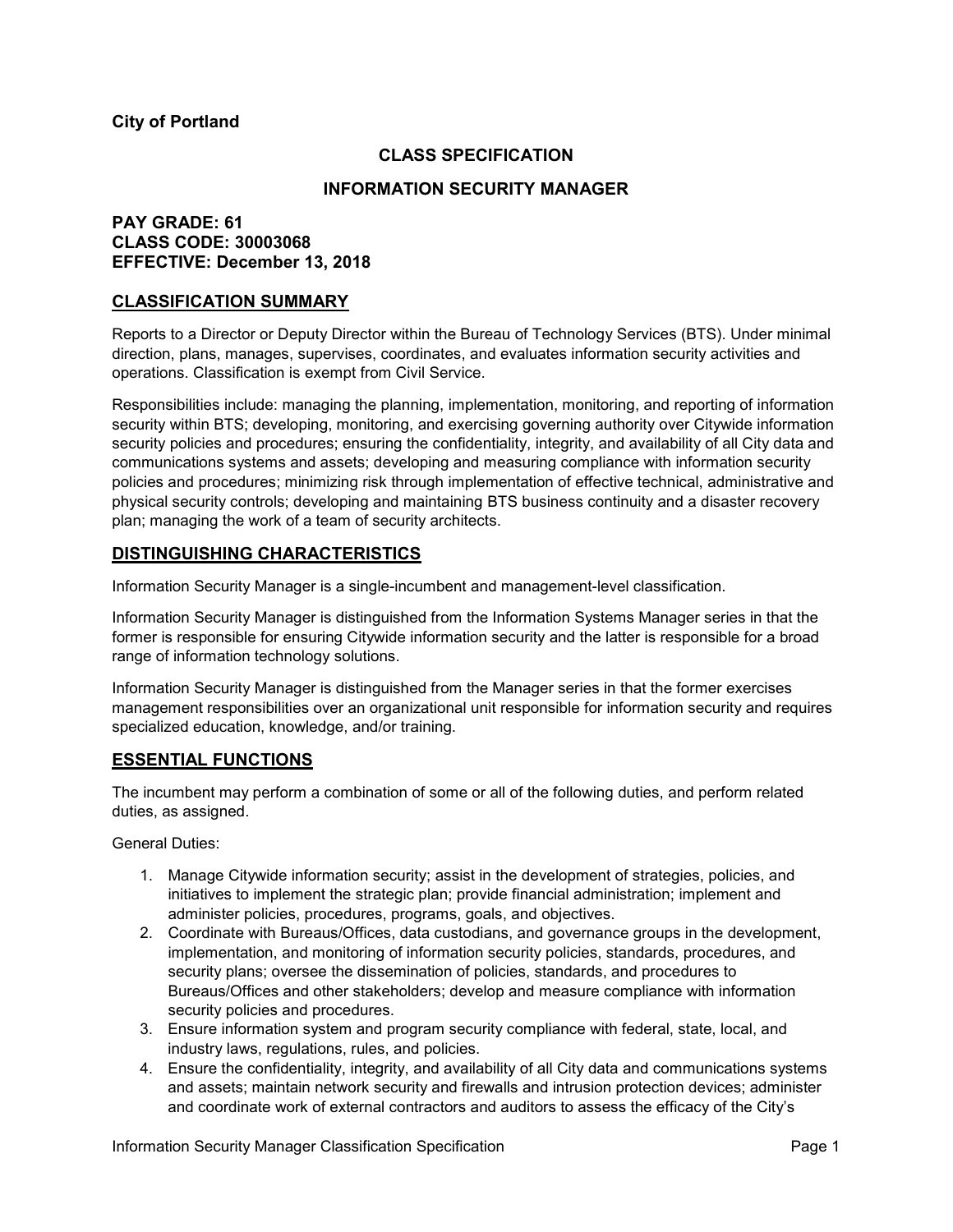compliance efforts; manage and evaluate the design, development, acquisition, and implementation of information security infrastructure and solutions.

- 5. Develop and implement ongoing risk assessment program focusing on information security and privacy matters; recommend methods for vulnerability detection and remediation; oversee vulnerability scans and testing; minimize risk through implementation of effective technical, administrative and physical security controls.
- 6. Develop and maintain BTS business continuity and disaster recovery plan; support Citywide efforts to define and implement disaster recovery for key services, business processes, systems, and information; coordinate and participate in exercises to assess City execution of business continuity plans and disaster recovery efforts; develop an incident response plan and procedures.
- 7. Coordinate the development and delivery of a training and education program on information security and privacy matters for employees and other authorized users.
- 8. Manage the work of consultants including selection, negotiating terms and conditions, and authorizing work and payments; ensure all activities are consistent with City strategic direction and standards.
- 9. Assist in the preparation of strategic plans and lead the development of information security goals, objectives, policies, standards, priorities, and tactical work plans for the implementation of information security; develop, implement, improve, and evaluate programs, projects, workflow, methods, processes, systems, procedures, and work products in accordance with plans, budgets, and policies; perform specialized financial, revenue, budgetary, and management studies and analyses.
- 10. Participate in unit budget development and administration; forecast resources needed for staffing, equipment, materials, and supplies; manage unit and project budgets, including program, payroll, operating, and capital; monitor budget to actual revenues and expenditures and suggest mid-year or other adjustments; direct and oversee budget cost/benefit and resource requirement analyses.
- 11. Develop and establish performance requirements and personal development targets for staff; coach, train, and manage performance; monitor and provide coaching for improvement and development; evaluate performance and complete annual performance reviews.
- 12. Provide leadership to attract, develop, and retain diverse, highly competent, service-oriented staff that support the City's and Bureau's mission, objectives, and service expectations; create and promote an equitable workplace that demonstrates an environment respectful of living and working in a multicultural society; ensure that employees are provided with guidance and opportunity to correct deficiencies, and appropriate discipline procedures are implemented.

# **SUPERVISION RECEIVED AND EXERCISED**

The work of this classification is performed under minimal direction by the BTS Director or Deputy Director.

Directly supervises Information Security Architects and other staff as assigned.

# **KNOWLEDGE/SKILLS/ABILITIES REQUIRED**

- 1. Thorough knowledge of the principles and practices of leadership, operational and strategic planning, business communication, public administration, program evaluation, and budget preparation and administration.
- 2. Thorough knowledge of principles of management, supervision, training, and performance evaluation.
- 3. Thorough knowledge of relevant federal, state, and local laws, statutes, regulations, and ordinances and the ability to analyze, interpret, explain, and apply them.
- 4. Thorough knowledge of relevant security tools, such as identity management, access control, end-point protection, firewalls, IDS/IPS, security incident and event management (SIEM), vulnerability management tools, penetration testing tools, or web application firewalls.